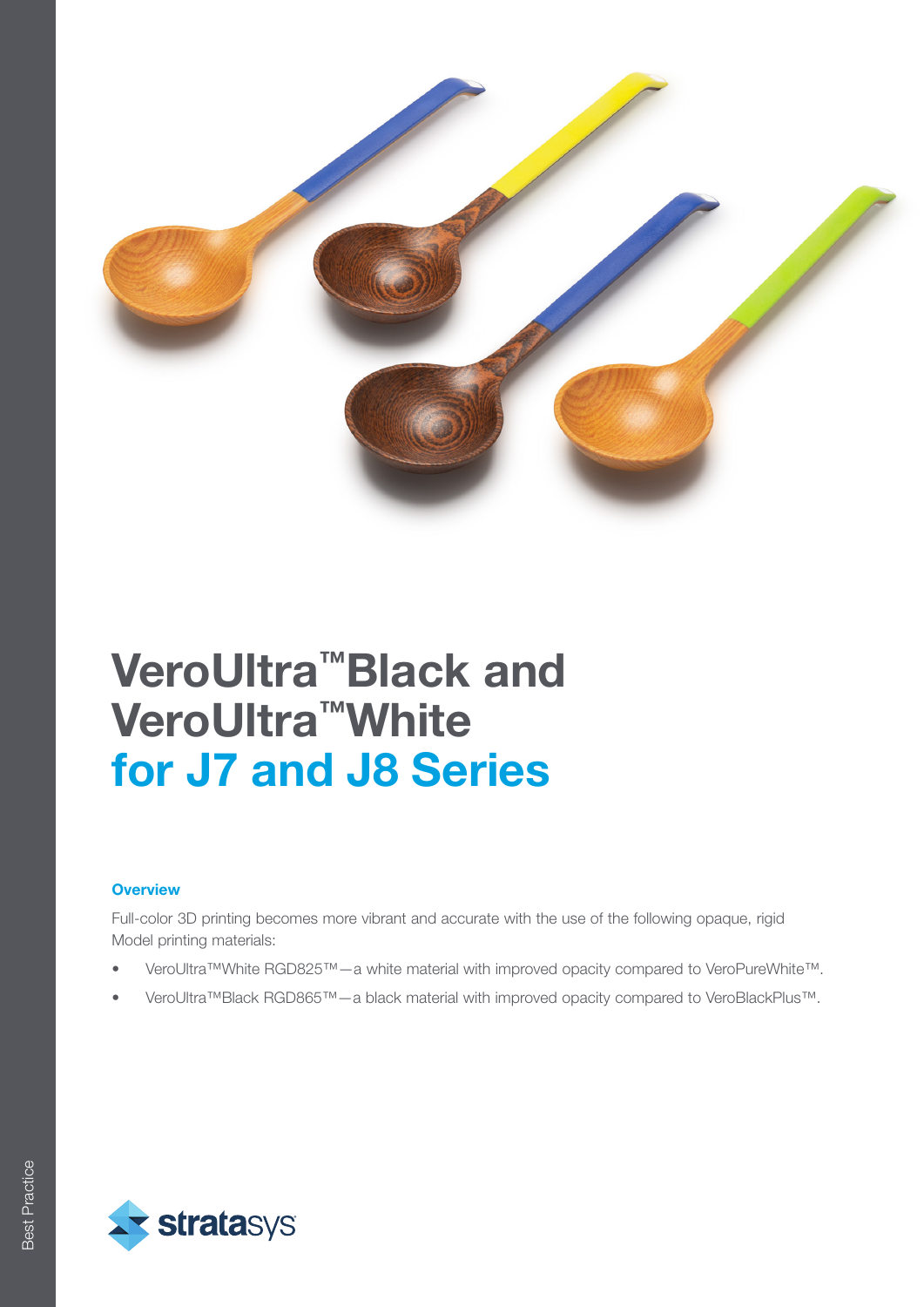# VeroUltra™Black and VeroUltra™White for J7 and J8 Series

This document describes recommendations and tips for achieving optimum quality and color accuracy when printing parts with these materials.

- A. Supported Printers, Modes, and Support **Materials**
- B. Preparing Parts
- C. Preparing for Printing
- D. Maintaining the Printer
- E. Printing Parts
- F. Part Quality



Figure 1: Thin label with text—blurred with Vero materials (left); sharp and realistic with VeroUltra opaque materials (right)



Figure 2: Material opacity—partially translucent with Vero materials (left); fully opaque with VeroUltra opaque materials (right)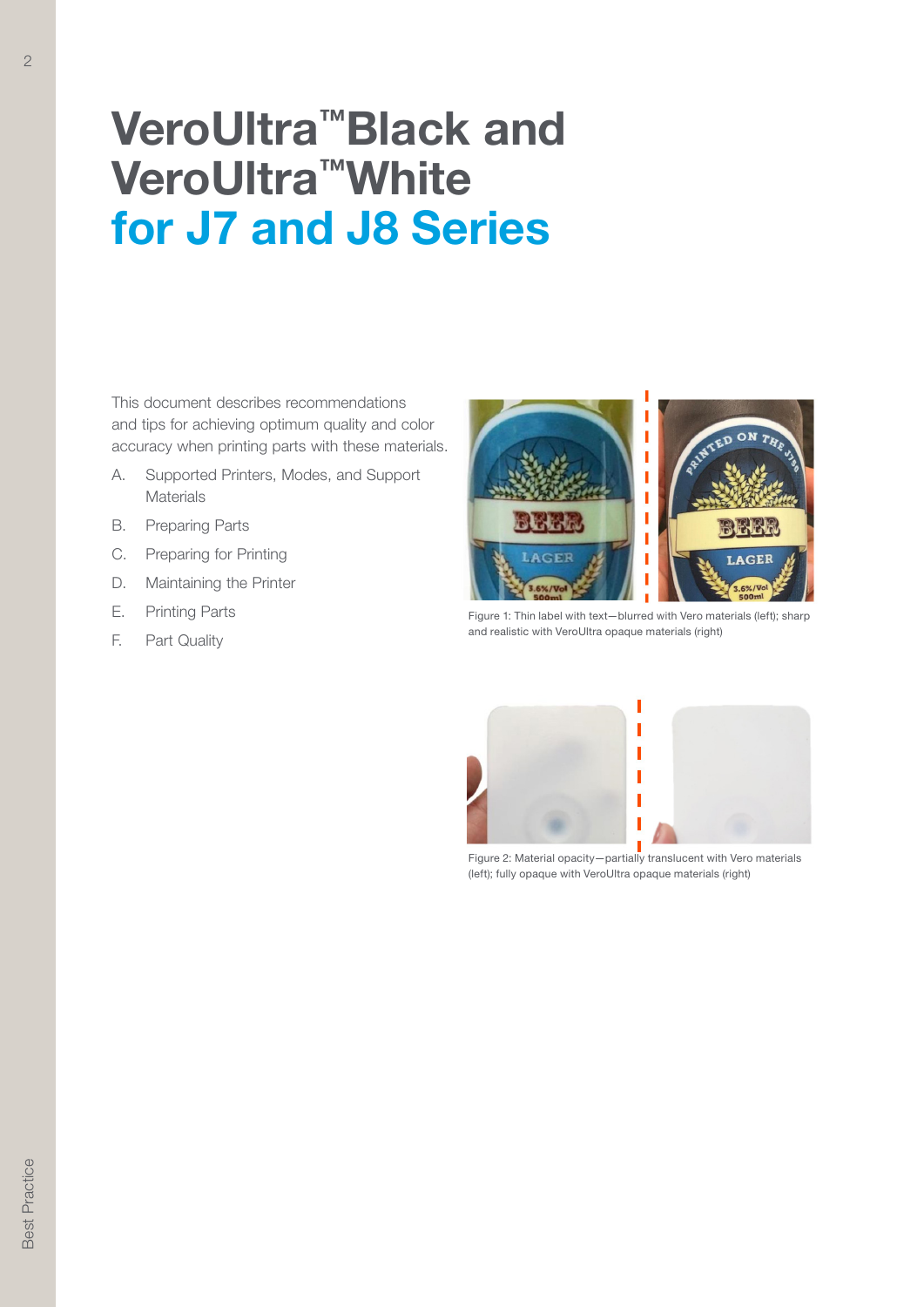## Recommendations and Tips

### A. Supported Printers, Modes, and Support Material

| <b>System</b>                           | <b>Printing Mode</b> | <b>Support Material</b>                                                      |
|-----------------------------------------|----------------------|------------------------------------------------------------------------------|
| $J826$ <sup>TM</sup>                    |                      |                                                                              |
| <b>J850™ / J835™</b>                    | All                  | $\bullet$ SUP705 <sup>TM</sup> /SUP705BTM<br>$\bullet$ SUP706B <sup>TM</sup> |
| $J750^{\text{TM}}$ / $J735^{\text{TM}}$ |                      |                                                                              |
| J750™ Digital Anatomy™                  |                      |                                                                              |
| J720™ Dental                            |                      |                                                                              |

- When printing with VeroUltraWhite and VeroUltraBlack or material combinations based on them, the following printer settings are automatically adjusted to ensure optimum quality.
	- Activation of one UV lamp in High Quality mode only.
	- Activation of the roller when the print block travels from right to left.

#### B. Preparing Parts

For consistent color and best color accuracy:

- If you are printing with VeroUltraBlack, prefer a surface thickness of at least 2 millimeters (1 mmm core, and 0.5 mm texture layer).
- If you are not printing with VeroUltraBlack, surface thickness should be at least 3 millimeters (1mm core, and 1 mm texture layer).

This is especially important when printing overlapping areas.



Figure 3: 2-mm thickness (left); 3-mm thickness (right)

### C. Preparing for Printing

- To print with the opaque VeroUltra materials, you must load both VeroUltraWhite and VeroUltraBlack cartridges.
- To print full color parts, you must load vivid-color (CMY) cartridges. If these are not loaded, you will be able to print, however, the black and white will not be used.
- VeroUltraBlack can be loaded in any compartment in the material cabinet.
- In J750 Digital Anatomy printers, to ensure the health of the print heads, do not load GelMatrix<sup>™</sup> and VeroUltraBlack in the adjacent cartridge compartments (same print head).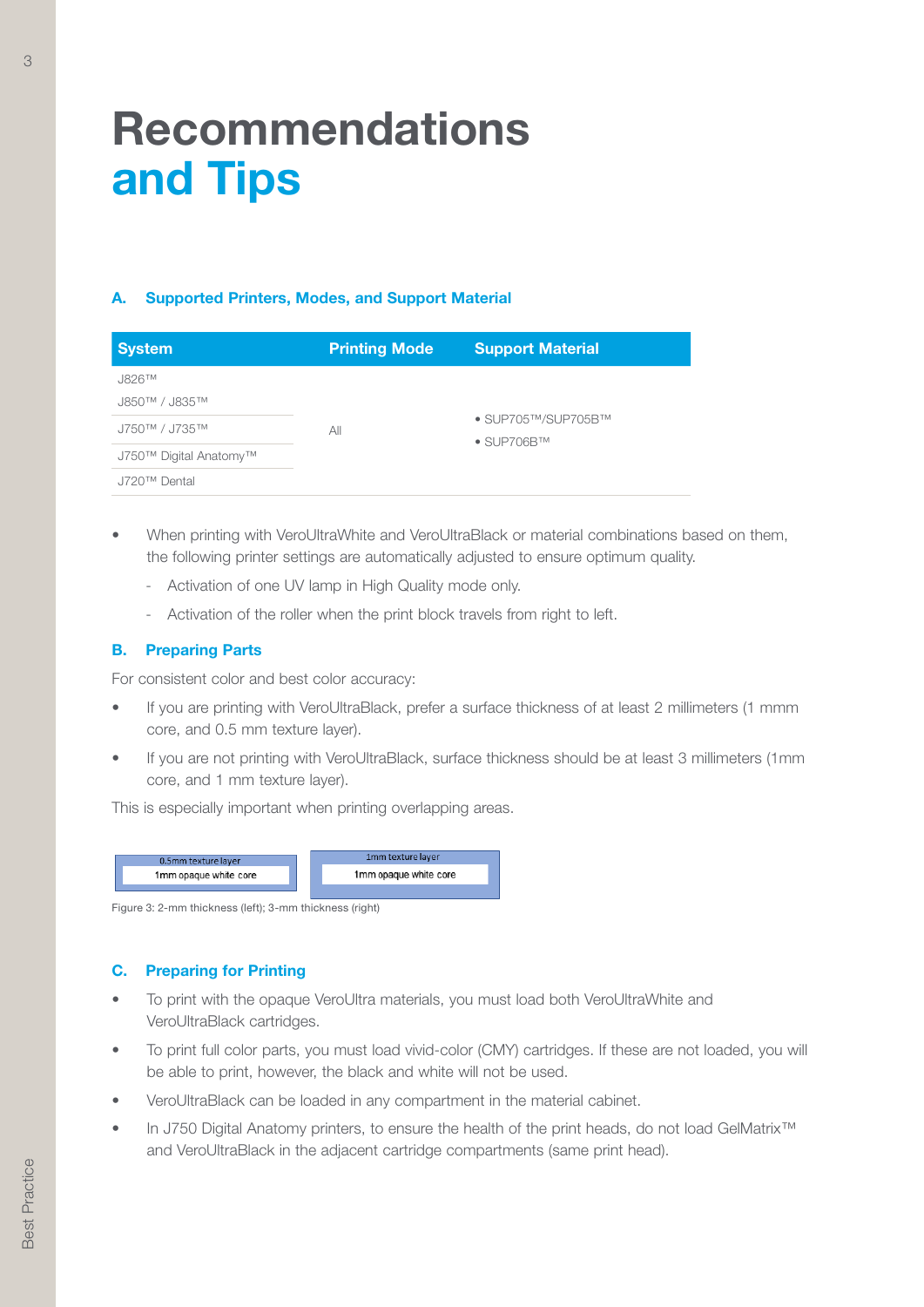## Recommendations and Tips

- VeroUltraWhite on J7 Printers and J850/J835—
	- This material can only be loaded in the M1, M2, M3, and M4 compartments in the material cabinet.
	- Since VeroUltraWhite can be loaded only in the above compartments, and each print head can contain 2 materials, it is highly recommended to position VeroUltraWhite in the same print head with the following materials according to the following priority:

| <b>Priority</b> Use VeroUltraWhite in the same print head with:                                |  |
|------------------------------------------------------------------------------------------------|--|
| VeroClear™ / VeroUltra™ Clear / Agilus30™Clear / Agilus30™ White / RGD515™ /<br><b>RGD531™</b> |  |
| VeroYellow™ / VeroYellow™V / DraftGrey™ / RGD535™                                              |  |

- It is not recommended to position VeroUltraWhite in the same print head with the following materials: VeroMagenta™ / VeroMagenta™V / VeroCyan™ / VeroCyan™V / VeroBlackPlus™ / VeroUltra™ Black / Agilus30™ Black.
- The following figure shows a recommended material setup in the print block when using VeroUltraWhite in J7 Series Printers.



Figure 4: Six Model materials loaded in the print heads (J7 printers)

The following figure shows a recommended material setup in the print block when using VeroUltraWhite in J850/J835.



Figure 5: Seven Model materials loaded in the print heads (J850/J835)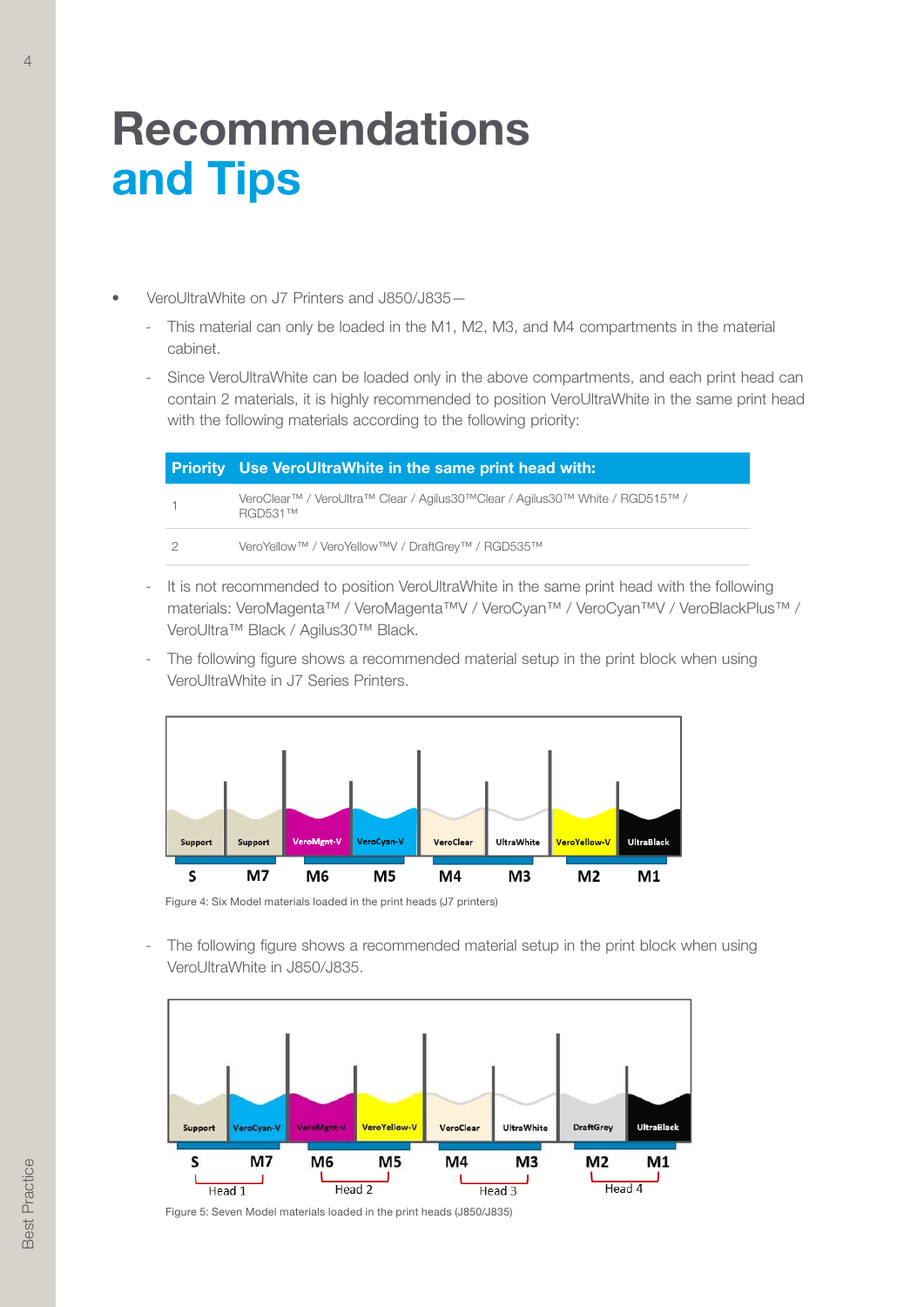## Recommendations and Tips

- On J850/J835, in High Speed mode (printing with 3 materials), it is not possible to print VeroUltraWhite with two Agilus30 materials loaded in the print block.
- VeroUltraWhite on J826— The printer application automatically assigns VeroUltraWhite to the M7 compartment in the materials cabinet.



Figure 6: Seven Model materials loaded in the print heads (J826)

• When using SUP706B™, to ensure part quality, the default grid style is Standard instead of Lite. If you are using the DT3 or CSIIP cleaning station, change the grid style to Lite to prevent the filter from clogging.

#### D. Maintaining the Printer

To ensure model quality and color accuracy, follow these guidelines:

- After every print job, run the Cleaning wizard and make sure to clean both UV glass lenses, as follows:
	- a) Wipe the lenses with a dry 3M® sanding sponge (supplied in the Start-Up Kit).
	- b) Clean the lenses with a cleaning cloth soaked with 90% isopropanol (IPA or ethanol).
- When performing the UV Lamp Calibration wizard, make sure that the UV lamps are calibrated, and the UV intensity level meets the specification.
- Every 300 printing hours run the Head Alignment wizard and make sure that the print heads are aligned as best as possible for best color accuracy. When done, run the Color Uniformity wizard to ensure color accuracy.